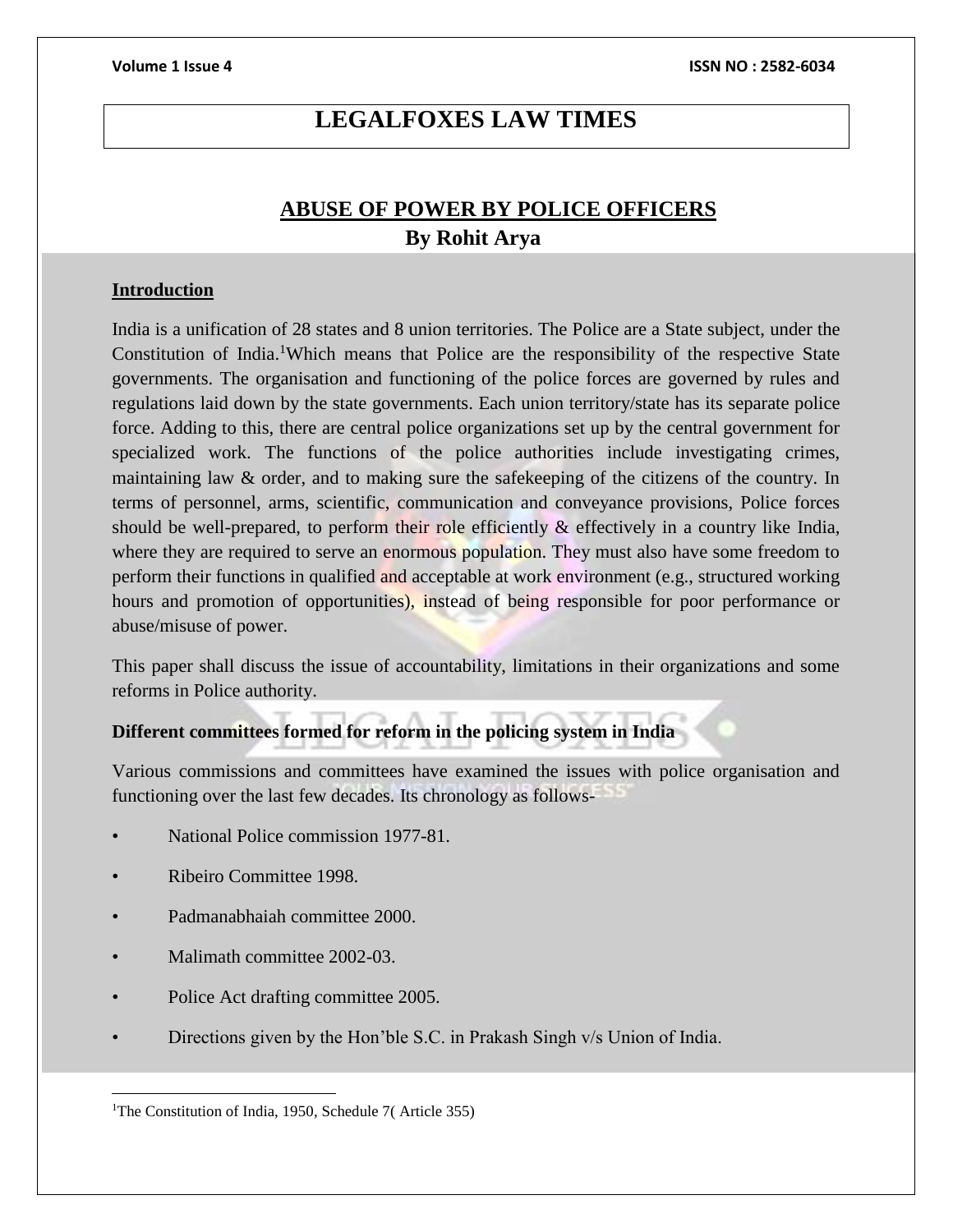- Second ARC in 2007.
- Police Act drafting committee-II 2015.

# **Human Rights Violations by Police Officials**

## **1. Failure to Record Complaints and Inspect Crime**

Question: Can a Police Officer refuse to file/ register a complaint?

Answer: Yes and no.

If the case is of a trivialmatter or there is a lack of jurisdiction, a police official can deny registering your complaint. Generally, crimes are of two kinds "cognizable" and "noncognizable". Only for cases belonging to the "Cognizable" categories, FIR can be filed, and a complaint has to be made to a Magistrate who further directs the police to inquire into the matter, for cases belonging to "Non-cognizable" categories.

A "cognizable" offence is an offence where the punishment is more than seven years of imprisonment, for instance, (rape, dacoity, murder, etc.) in these cases an arrest can be made, where a warrant is not necessary. A "non-cognizable" offence is an offence where the punishment is less than seven years of imprisonment, for instance, (bigamy, fraud, cheat, etc.) in these cases an arrest cannotbe made, where a warrant is necessary.

Available remedies in Law

 $\overline{\phantom{a}}$ 

## **Approach to a Superintendent of the Police**

A Police officer assigned to register FIR denies to filethe primary information regardingan offence which is cognizable in naturethat comes in his territorial jurisdiction u/s [154\(3\) of the](https://www.indiacode.nic.in/show-data?actid=AC_CEN_5_23_000010_197402_1517807320555§ionId=22543§ionno=154&orderno=177)  [Cr.P.C, 1973,](https://www.indiacode.nic.in/show-data?actid=AC_CEN_5_23_000010_197402_1517807320555§ionId=22543§ionno=154&orderno=177)suchinformer should go to any superiorauthority in police or the S.P.,etc.through a complaint in writing. On reviewing the written complaint if it satisfies the Police Official that the complaint herein reveals a cognizable offence, he can either himself or can order an officer below him to register the First Information Report and proceed with an enquiry into such matter.

## **A Complaint made to a Judicial Magistrate**

Even after a complaint in written has been submitted to a Superior Police officer, and no First Information Report is registered. The informer is eligible to make a complaint to a Magistrate (Judicial, or Metropolitan)  $u/s$  156(3) of the Code of Criminal Procedure, 1973,<sup>2</sup> r/w Section 190

<sup>&</sup>lt;sup>2</sup>Any Magistrate empowered under section 190 may order such an investigation as above- mentioned.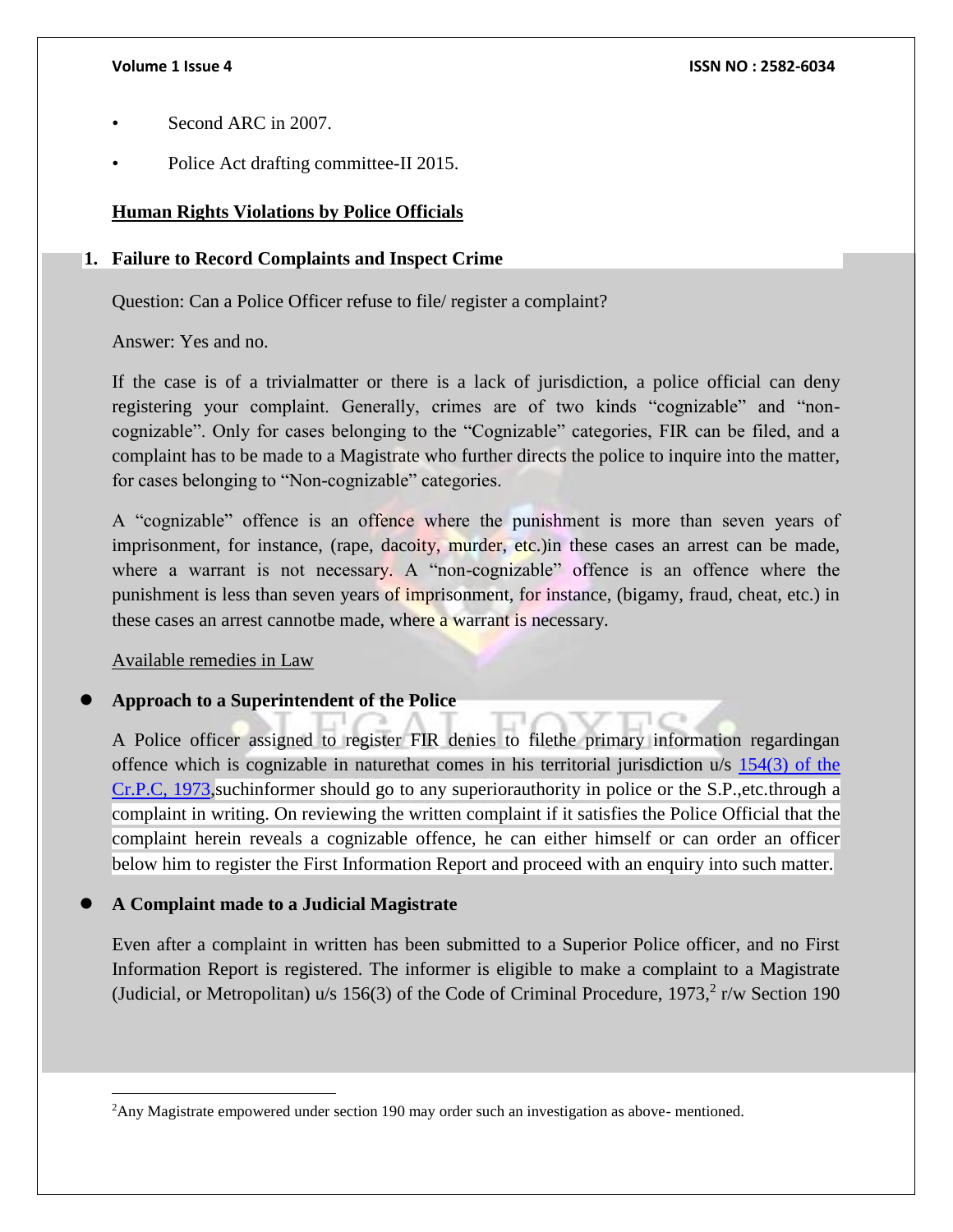### **Volume 1 Issue 4 ISSN NO : 2582-6034**

of the Cr.P.C.<sup>3</sup>Hence,ensure that the First Information Reporthas been registered by the police authority and proceed with the inquiry of the same.

The Hon'ble S.C. in Lalita Kumari case,<sup>4</sup> decided that the Police Officials are bound to lodge First Information Report in the cases of a cognizable offence. If the Police Official refuses to lodge the First Information Report on groundsof jurisdiction, can be imprisoned for not less than one year. Even a Petition can be movedto either judge, or [CJI](https://www.jagranjosh.com/general-knowledge/list-of-all-the-chief-justice-of-india-1467376149-1) requesting them tocontemplate a Su Moto Cognizance. Also, the xerox of thesamecomplaintcan be sent to the Police authority. Therefore, an RTI can also be filed to enquire about the status of such a letter.

## Alternative Remedy that can be availed

For seeking damages/compensation, a writ petition could also be moved in the Hon'ble Supreme Court, if there is no action by the Police on the complaint/non-registration of First Information Report which causeshindranceto —life and freedom of an individual, defined in, The [Constitution of India under Article 21.](https://www.constitutionofindia.net/constitution_of_india/fundamental_rights/articles/Article%2021)

## **2. Arrest, Detention, Cruelty by Police and Maltreatment**

The term "Arrest" simply means an individual who has been taken into custody by the lawful authority andcauses a denial of liberty. Hence, anindividual'sfreedom,afterwards arrest, is with the person who hasdetained him (i.e. either the Police or an individual). As stated within the legal code, in order to produce a suspect before the court and to forestall him from running away, arrest plays thekey role.

Under the Criminal Procedure Code, 1973, 'arrest' can be found between sections 41 to 61. But, the term has not been definedas such.

### The authority toarrest

Similar to the police department, the Judicial Magistrate, or any human being, the Administrative authorities, have the power to arrest of any human being underlimited provisionsmentioned in Cr.P.C. Under Code of Criminal Procedure., no Army Official can be arrested or detained in lieu of any criminal act administrated by them till the time they are not dischargedof their duties unless the government consents for the same.

An individualcan arrest a human being, where a warrant is not necessary, under thesituations where the person is acknowledged to be a proclaimed offender u/[s82 Criminal](https://www.indiacode.nic.in/show-data?actid=AC_CEN_5_23_000010_197402_1517807320555§ionId=22459§ionno=82&orderno=92)  [Procedure Code, 1973,](https://www.indiacode.nic.in/show-data?actid=AC_CEN_5_23_000010_197402_1517807320555§ionId=22459§ionno=82&orderno=92) or that a cognizable or non-bailable offence has been committed in front of them.

 $\overline{a}$ 

<sup>&</sup>lt;sup>3</sup>Cognizance of offences by Magistrates.

<sup>4</sup> Lalita Kumari v. Govt.Of U.P.& Others,W.P.(Criminal) No. 68 Of 2008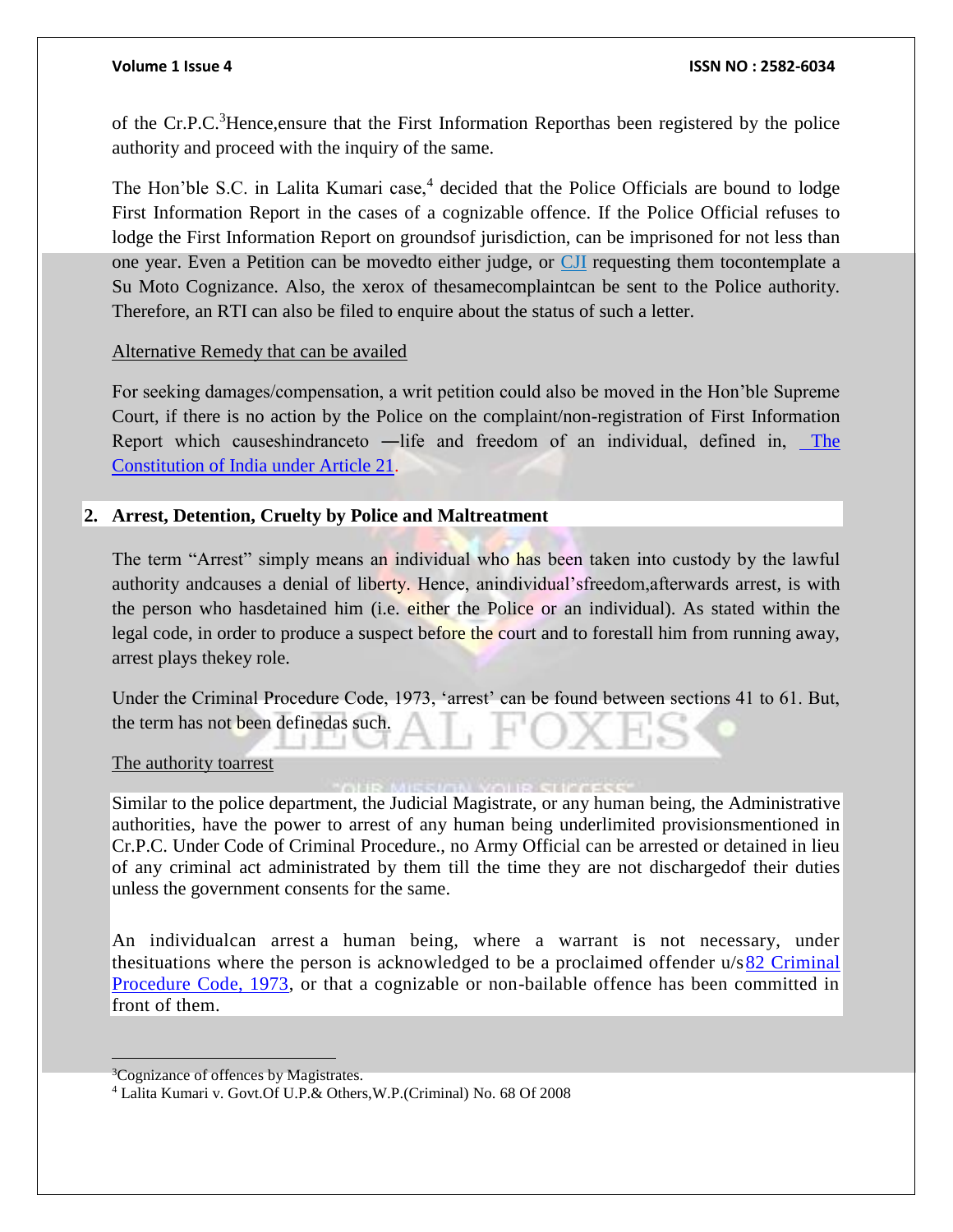### **Volume 1 Issue 4 ISSN NO : 2582-6034**

Under [Section 72 and 73 of Cr.P.C.](https://www.indiacode.nic.in/handle/123456789/1611?view_type=search&sam_handle=123456789/1362), an individual has a warrant, or the permission of police authority, or in cases where the Judicial Magistrate has given the direction to arrest  $u/s37$ [and 44 of Cr.P.C.](https://www.indiacode.nic.in/handle/123456789/1611?view_type=search&sam_handle=123456789/1362)

### Detention

['Detention'](https://legal-dictionary.thefreedictionary.com/detention) means retaining an individual, or possessions, and to restrict the movement of the same. But, 'unlawfuldetention' means unlawfully or without any reason restraining of liberty or right to movement of a person by the way of arrest for either aprohibited cause or misgiving, together with impeding the movement of such person when put into custody.One has to comprehendthe distinction between 'Arrests' and 'Detention'mentioned in Cr.P.C, where the arrest is made for a graver offence; There is a longer period of time in arrest, and hence, requiresmoreBurden in proving. A private person can be detained by a police authority if these are rationaluncertainty or doubt that a criminal offense has been or is going to be committed, or if he firmly believes that the person hassome factsfor the same, the police authoritycan then freely detain the person for brief time-period, hence, investigate the problem. When a person is detained, the authorities can:-

- Thorough examine the person for any Arms or ammunition,
- Enquire for the information regarding the crime, i.e., supposed to have taken place.

Note: An individual could be held in custody for up to twenty-four hours or more, in case of arrest, but in case of detention, he couldroughly be held forup to twenty minutes, based on the situation of cases.

India's law & order is of stern nature even after several guidelines, and orders issued by the Hon'ble Supreme Court of India, and NHRC respectively; to not to use torment, and to make sure of accountabilityin the cases concerned with violations. Perhaps, the police officials misapply their powers and torment theaccused tocollectinfo or to obtaincoerciveadmissions of guilt. S.C. has repetitivelytaken note of the inclination in custodial crimes, but gathering evidence to countersuch police officials is extremely challenging.In both of the places in jails, and in the custody ofpolice the accused is not only frightened but are also disinclined to a complaint ofill-treatmentdue toact of vengeance. Also, the victim's family who choose to a complaint of such ill-treatment, which finally led to the death in custody, frequentlygoes throughcruelties.

Torment and ill-treatment by police authorities are not the only cause of such unlawful custodial death.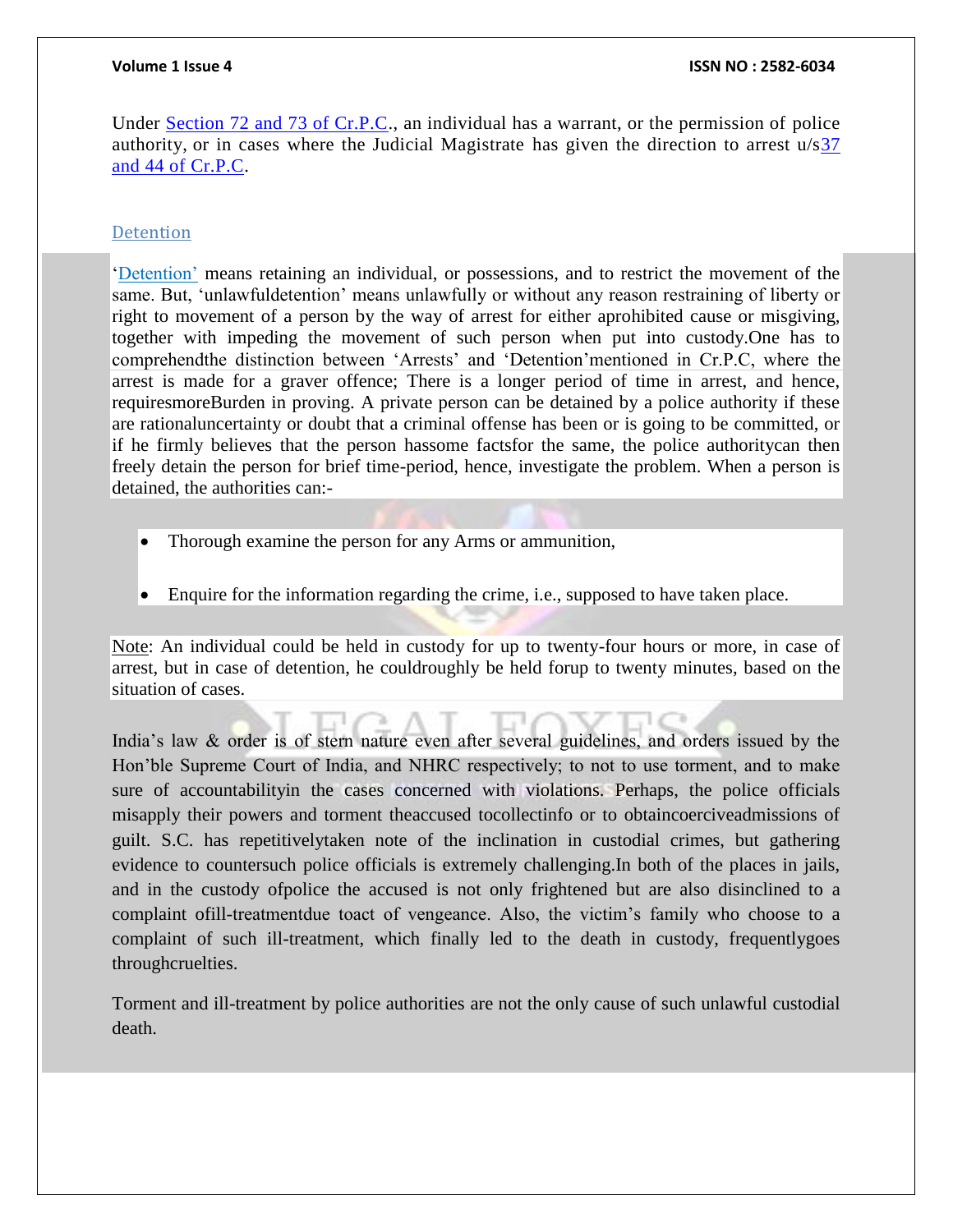[National Crime Record Bureau](https://ncrb.gov.in/) statistics show the deaths in prison in 2015to be around 1,584.<sup>5</sup>

[Delhi-based NGO Commonwealth Human Rights Initiativer](https://www.humanrightsinitiative.org/)eported in 2006 that out of One thousand three hundred eighty-seven jails from corner to cornerin India, only five jails were legally supervised.<sup>6</sup>

[Universal Periodic Reviewa](https://www.ohchr.org/en/hrbodies/upr/pages/uprmain.aspx#:~:text=The%20Universal%20Periodic%20Review%20(UPR,of%20all%20UN%20Member%20States.&text=As%20one%20of%20the%20main,human%20rights%20situations%20are%20assessed.)t th[eUNHRC,](https://www.ohchr.org/en/hrbodies/hrc/pages/home.aspx) Thirty-five countries raised up the subject concerning the amount of torment practiced in Indian Police Custody in May 2017. No doubt, India has already signed up the Convention against Torture and Other Cruel, Inhuman or Degrading Treatment or Punishment in 1997 but has not ratified this Convention.<sup>7</sup>

But according to Article 7 – Freedom from torture, ${}^{8}$ The ICCPR recognizes the inherent dignity of each individual and undertakes to promote conditions within the states to allow the enjoyment of civil and political rights. A country such as India has ratified the Covenant are obligated "to protect and preserve basic human rights. Which it clearly violates by torturing the individuals and ill-treating them in prison.

### **Concerned Area**

- **1. Accountability of Police Authorities:** They have the power to the application of force in order to maintain law& order in a state. Howsoever, this power might be abused in numerousmethods. Various countries have adopted safeguards to double-check such abuse of power, such as internal accountability to senior police officers, answerability of police officials to the executive, and independent police oversight authorities.
- **2. Investigation of Crime**: Police authorities arein charge for a certain but, a great number of individuals, given the fact that India's less police force per lacinhabitantsdoes not match with the standards set internationally.Permissible strength at which police officers per lac in India's shall be appointed is 18.1. Howeverpost adjustment for vacancies, the actual police officers strength is at 137,which is of a smaller amount.
- **3. Underreporting and Investigation of crime in India:** In 2015, the rate of conviction for crimes under the [IPC, 1860 was 47%.T](https://www.prsindia.org/policy/discussion-papers/police-reforms-india#:~:text=In%202015%2C%20convictions%20were%20secured,the%20Indian%20Penal%20Code%2C%201860.)he sole cause behind such inclination is due to carelessness and pitiable standards of investigation.<sup>9</sup>
- **4. Pitiful Infrastructureof Police Officials:**To tackle the provided situations, fresh policing should havedurable communicating devices, state-of-art, or up-to-datemethodsto tackle the

<sup>5</sup>ncrb.gov.in

<sup>6</sup> humanrightsinitiative.org

<sup>7</sup> ohchr.org

<sup>8</sup> International Covenant on Civil and Political Rights(ICCPR)

<sup>&</sup>lt;sup>9</sup> The Law Commission of India.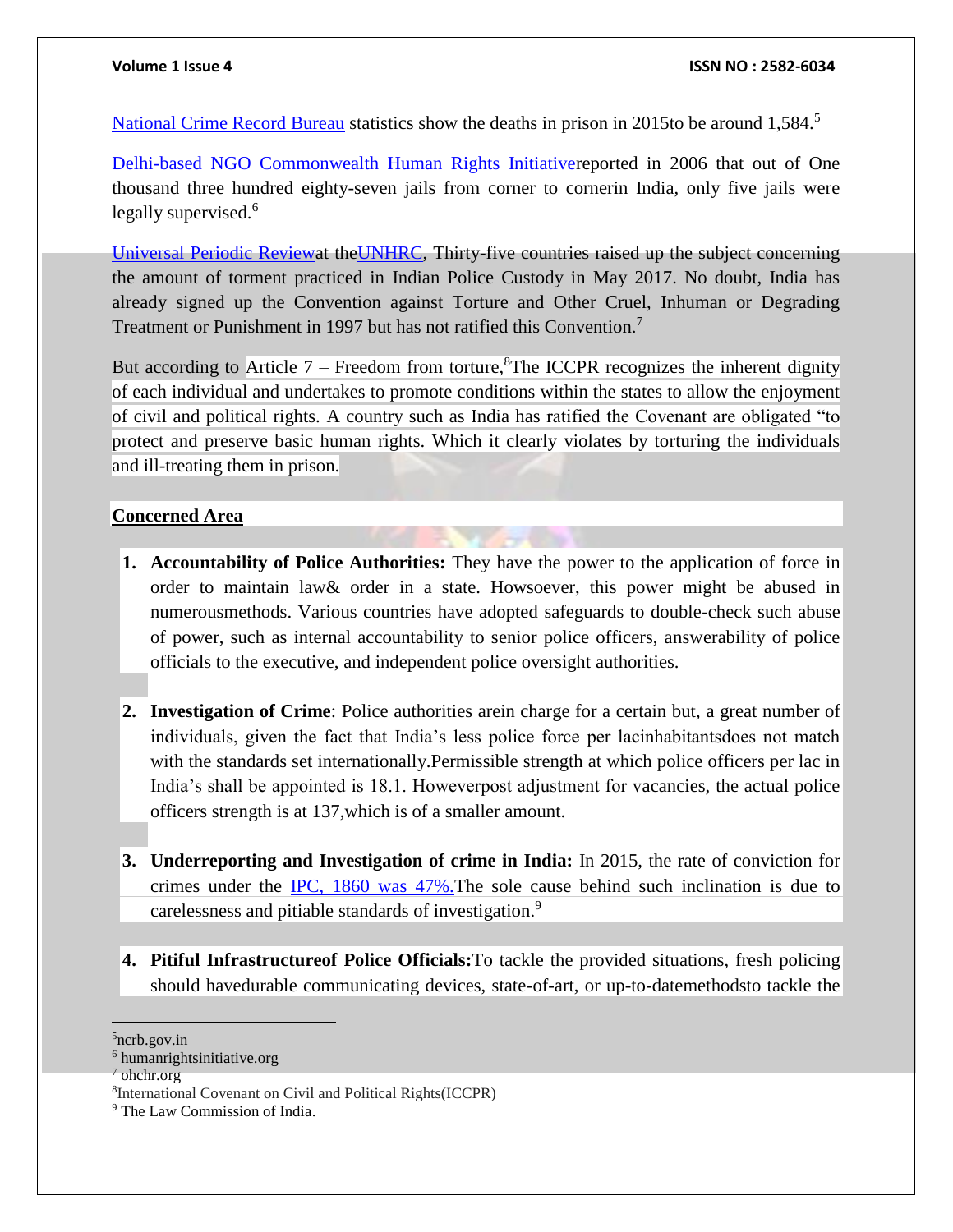given situation and a high degree of mobility. The Comptroller and Auditor General [\(C.A.G.\)](https://cag.gov.in/) has noted limitations on some of these fronts.

### **Case Laws of Abuse of power by Police Authorities**

The Hon'ble Supreme Court in Rudul Shah v. State of Bihar, <sup>10</sup>gave direction to the state, to grant compensation to the victim for violating Article 21 and Article 22 of the Indian Constitution.<sup>11</sup>Here, the petitioner was imprisonedunlawfully in for Fourteen years even though his exoneration. Acknowledging that fact hisconfinement was absolutely unjust, and compensation for ill-legal detention wasclaimed. No doubt, an ordinary remedy could be availed by the petitioner, but the S.C. was of the view that in order to do justice, the State Government shall pay a compensation amount of rupees thirty thousand within 14 days of the order.

The Hon'ble Supreme Court inSebastian Hongray v. UOI,<sup>12</sup> for torment, suffering and torture of two women whose husbands werenowhere to be foundwhen taken to Army Campground by Army personnel in Manipur; granted recompense.Thus,exemplary costs weregrantedin this case.

For unlawfully arresting the plaintiff by the police authority, the S.C. granted compensation, in Bhim Singh v. State of Jammu and Kashmir.<sup>13</sup>

## **The Hon'ble Supreme Court of India guidelinesin**

Prakash Singh v. Union of India,<sup>14</sup>

Facts of the case: Anappeal was presentedafore the Hon'ble SupremeCourt of India which raised the issue of abuse &misapply of powers by the police authority.The allegation was that the police authority does not enforce and if enforce, then discriminate in application of laws against the individuals who possess some power, or influence. Also, alleged that there are instances where practicing torture, detaining unlawfully, harassment against the common individuals. Thus, the petitioner seeks the advice of S.C. and to make a committee of experts and issue directions respectively.

Directions by Court: The Hon'ble S.C.deliverednumerousguiding principles to the Government in September 2006:-

 For evaluating police performance, police functioning, and in order to make sure the governments of state does not practice anyunjustifiedeffect on the police authorities.A State Security Commission in every state that will constitute some policies.

 $\overline{a}$  $10(1983)$  4 SCC 141, S.C.

<sup>11</sup>**Article 21**: protection of life and personal liberty No person shall be deprived of his life or personal liberty except according to procedure established by law. **Article 22**:

Protection against arrest and detention in certain cases

<sup>12</sup>1984 AIR 1026, 1984 SCR (3) 544, S.C.

<sup>13</sup>AIR 1986 SC 494, 1986 CriLJ 192, 1985 (2) SCALE 1117, (1985) 4 SCC 677, 1986 (1) UJ 458 SC

<sup>&</sup>lt;sup>14</sup> Writ Petition (civil) 310 of 1996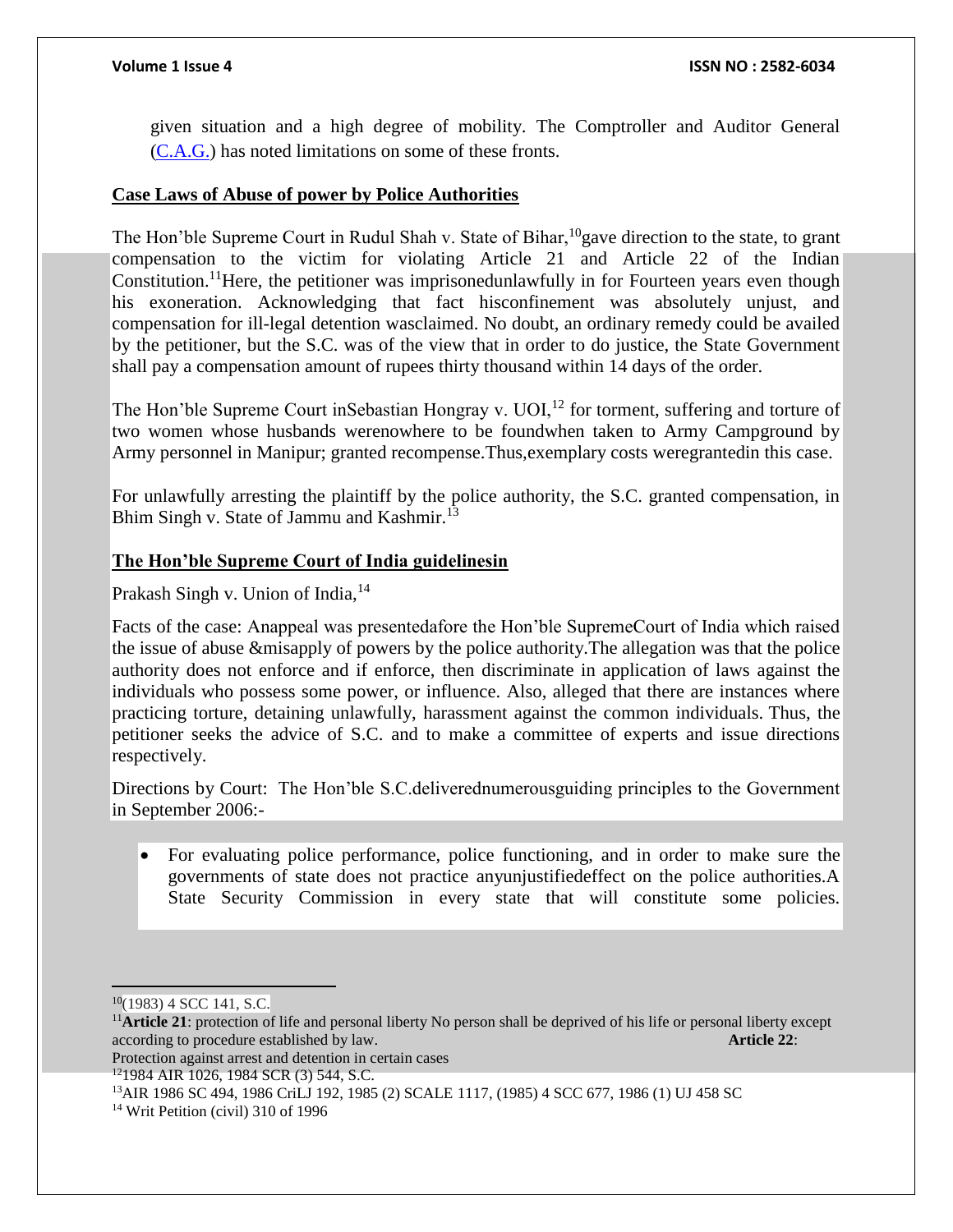- A Police Establishment Board in each state shall be constituted tocome up with a decision on postings, transfers and promotions for police officers who are ranked below the DSPand give some guidance to government of the state for officers at a higher rank.
- In order to enquire theaccusations of gravedelinguency and misuse of power by police officials, A Police GrievancesCell at the state and district levels shall be established.
- To make available at least a tenure of 24 months for the Director-General of Police and other main police authorities (e.g., officersresponsiblein a police headquarters and district) in the interior ofthe state.
- The Director-General of Police is to be appointed amongst the 3superior-most officials who have been enrolled for promotion based on decent record, length of service by [UPSC.](https://www.upsc.gov.in/)
- To make sureof prompterinquiry, the police officials who are investigating a case shall be distinguished from the police officials who maintain law and order.

## **Why police reform is necessary?**

Police is an exclusive subject under the State List of the Indian Constitution. States are empowered to enact the laws on the subject of police authority. But the problem is most of the states are still following the old Indian Police Act 1861 with a few amendments. Also, the police force have become the 'subjects' of Parliamentarians and legislators – with a high degree of politicization and allegiance towards ruling party. We still follow the Police Act, 1861, enacted by the British, largely intending to crush dissent. The particular Act was a reaction to the sepoy uprising of 1857.

### **Key Recommendations**

A two-track reform should be committed by responsible Union & State authorities and by Police Officers.

1) Increase accountability for abusive police officers, and

2) Change the police structure and working conditions that contribute to abusive patterns of behaviour.

## **Conclusion**

The transformationalmodifications in the Indian Police Systemis the need of the hour and would only be probablewithsuitableimprovements in proficiency and change in attitude, taking into account, the challengingcircumstances under which our police authorities operates.

The demand of reforms in the Police system is not a new thing but now no more delay should be done. They are required to perform a very important duty in the society and failure of this system could result in a situation which will not be possible to handle.In some areas they do require more power to act upon whereas in some areas their power should be curtailed. They must be